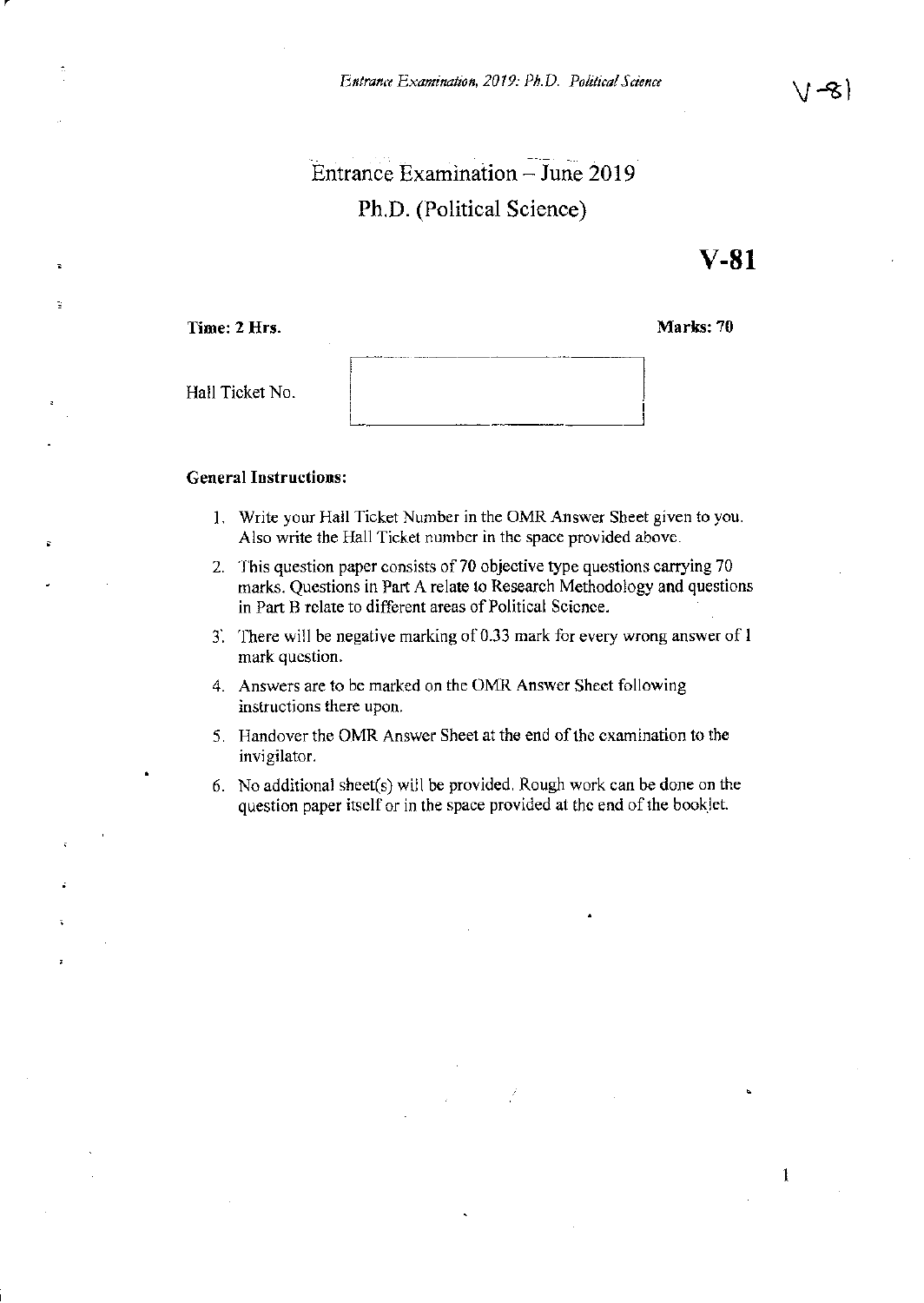## Part A

- 1. Functionalism is the modern successor to:
	- A. Existentialism
	- B. Marxism
	- C. Behaviourism
	- D. Phenomenology
- 2. Match the following methods with their meanings and choose the correct answer:

| List I          | List II                                                        |
|-----------------|----------------------------------------------------------------|
| a. Rationalism  | 1. Knowledge based on interpretation                           |
| b. Empiricism   | 2. Knowledge based on scientifically verifiable laws           |
| c. Positivism   | 3. Reason rather than experience is the source of<br>knowledge |
| d. Hermeneutics | 4. Knowledge is the sum of human experience                    |

|    | a | b | Ć | d |
|----|---|---|---|---|
| A  | 3 | 4 | 1 | 2 |
| В. | 3 | 4 | 2 | 1 |
| С. | 2 | 4 | 3 |   |
| D. | 4 | 2 | 1 | 3 |

3. The tcrm 'elenchus' used to describe Socrates' method means:

- A. Eclectic inquiry
- B. Cross examination and refutation
- C, Interpretive technique
- D. Deductive technique

4. Gadamer's 'hermeneutic circle' refers to the process of:

- A. Recovering the original intent of the author
- B. Understanding a part in relation to the whole
- C. Impossibility of understanding
- D. Literary analysis

### 5. The notion of *aufheben* or sublation is a moment of:

- A. Dialectical mcthod
- B. Historical method
- C. Feminist method
- D. Empirical method

### 6. Longitudinal studies are done to understand:

- A. Change by studying a cross-section of people at a specific point of time
- B. Change over time by tracking the same individuals
- C. Change across generations of people
- D. A set of characteristics across different individuals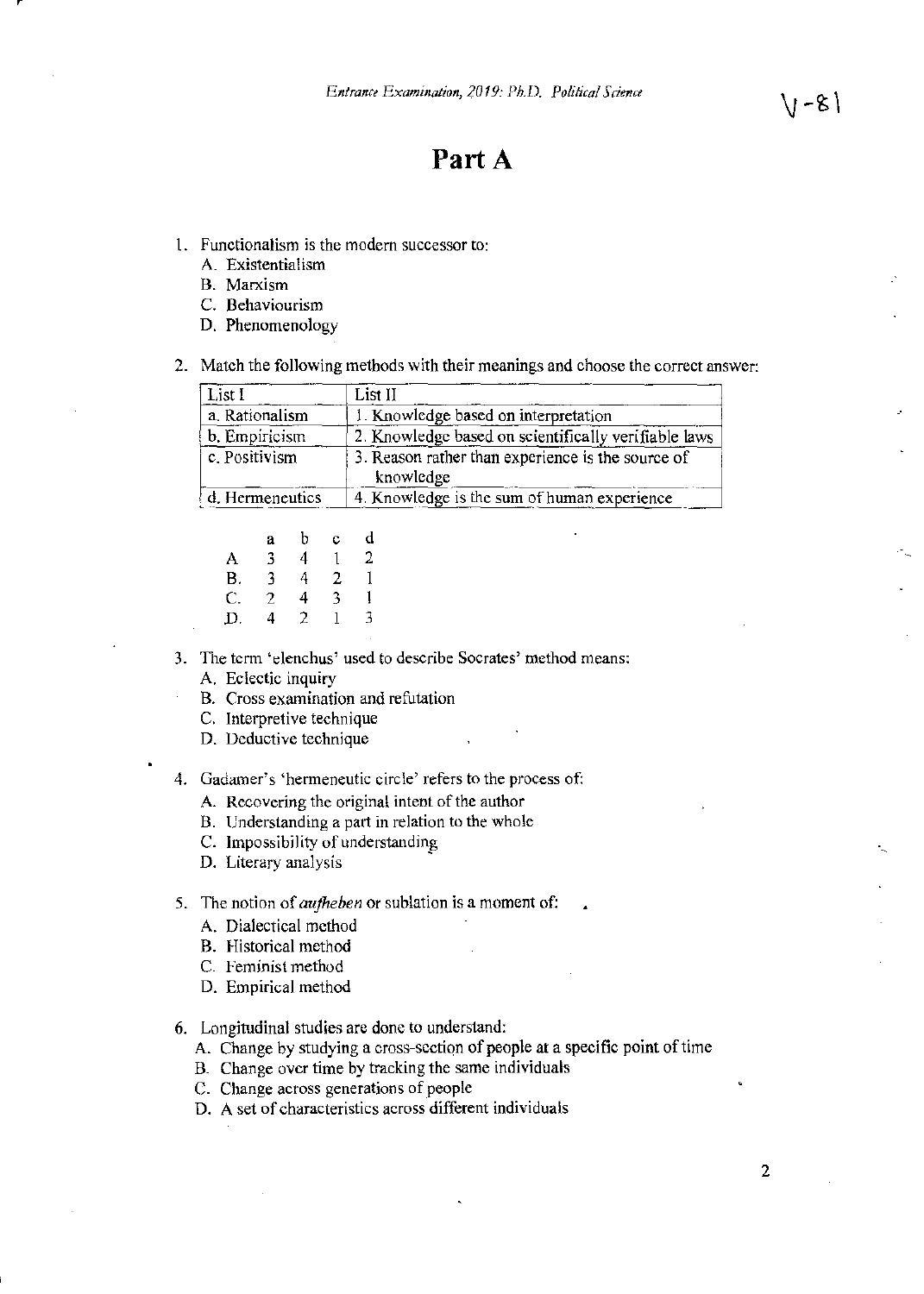- 7. The problem of 'individual fallacy' indicates the following situation:
	- A. A few cascs of study and over-gcneralisation
		- B. Many cases of study and data confusion
		- C. Individual subjectivity and inaccurate results
		- D. Not enough time for individual testing of data
- 8. Methodological individualism implies:
	- A. Explanations of social phenomena need not look at what happens at the level of individuals
	- B. Cultures are making and remaking themselves
	- C. individuals do not follow their cultural values while making decisions
	- D. Collective entities have no reality beyond individual members
- 9. Separation of 'Facts and Values' and 'Subject and Object' are the core concerns of:
	- A. Positivism
	- B. Interpretivism
	- C. Normativism
	- D. Rationalism
- 10. Whieh of the following can best be methodologically associated with attempts to consider Indian democracy as a case of *false exceptionalism*?
	- A. Attempts to consider India not as an established democracy on a par with western democracies despite prevalence of poverty in India
	- B. Attempts to consider India as a unique case which is incomparable with other democratic states
	- C. Attempts to place India on a par with other democratic states in developing societies
	- D. Attempts to fit the democratic experience of India within the global theorizations on democracy
- II. Controlled comparisons of subnational policy outcomes are made when the policy under study is:
	- A. Spread in subnational units across national states with disparate political regimes
	- B. Spread across subnational units within the same national political regime
	- C. Concerned with a subnational unit within the same national political regime
	- D. All of the above
- 12. What is the meaning of the Law of inertia of large numbers?
	- A. Larger the sample size the more dependable are the results
	- B. Larger the sample size the more likely that the results go wrong
	- C. Small sample is more reflective of the reality than large sample
	- D. The difference between the means of small and large samples is not significant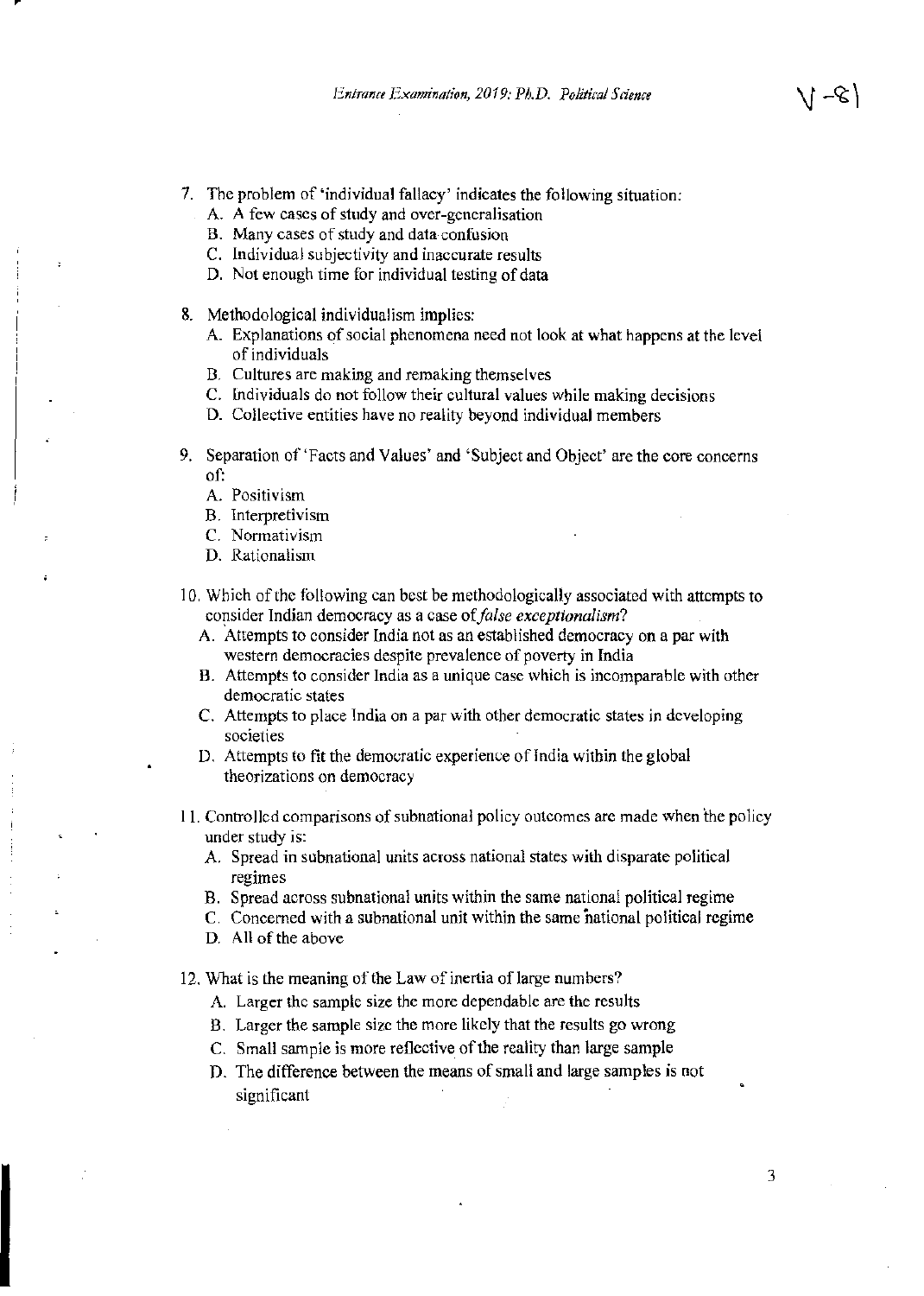18- 1/

4

- 13. A systematic sample is:
	- A. Generated by selecting elements from a list of the population at a predetermined interval
	- B. Drawn from a population that has been subdivided into two or more strata based on a single characteristic
	- C. Drawn from increasingly narrow groups (assembly segments, polling stations) until the final sample of elements is drawn from the smallest group (individuals in a locality)
	- D. One in which elements are chosen for inclusion in a nonprobabiiistic manner (usually in a purposive or convenient manner) in proportion to their representation in the population
- 14. Tn social science research, the term triangulation refers to:
	- A. Connecting dependent, independent and intervening variables to explain the phenomena of interest
	- B. Establishing the validity of qualitative data by cross-checking with quantitative data
	- C.lnvestigating relationships between one dependent and two or more variables
	- O. Using multiple sources of data and research methods to understand phenomena
- 15. When you formulate a hypothesis for the sole purpose of rejecting it is called:
	- A. Alternative hypothesis
	- B. Null hypothesis
	- C. Testable hypothesis
	- D. Common sense hypothesis
- 16. What test would you use to find out association or independence of attributes? A. t-test
	- B. F-test
	- C. Test based on correlation coefficient
	- D. Chi-square test
- 17. "Does social capital provide a means for advancing economic development, promoting ethnic peace, and strengthening democratic governance?" (Anirudh Krishna). Identify the independent variable in this research question. A. Economic development
	-
	- B. Ethnic peace
	- C. Democratic governance
	- D. Social capital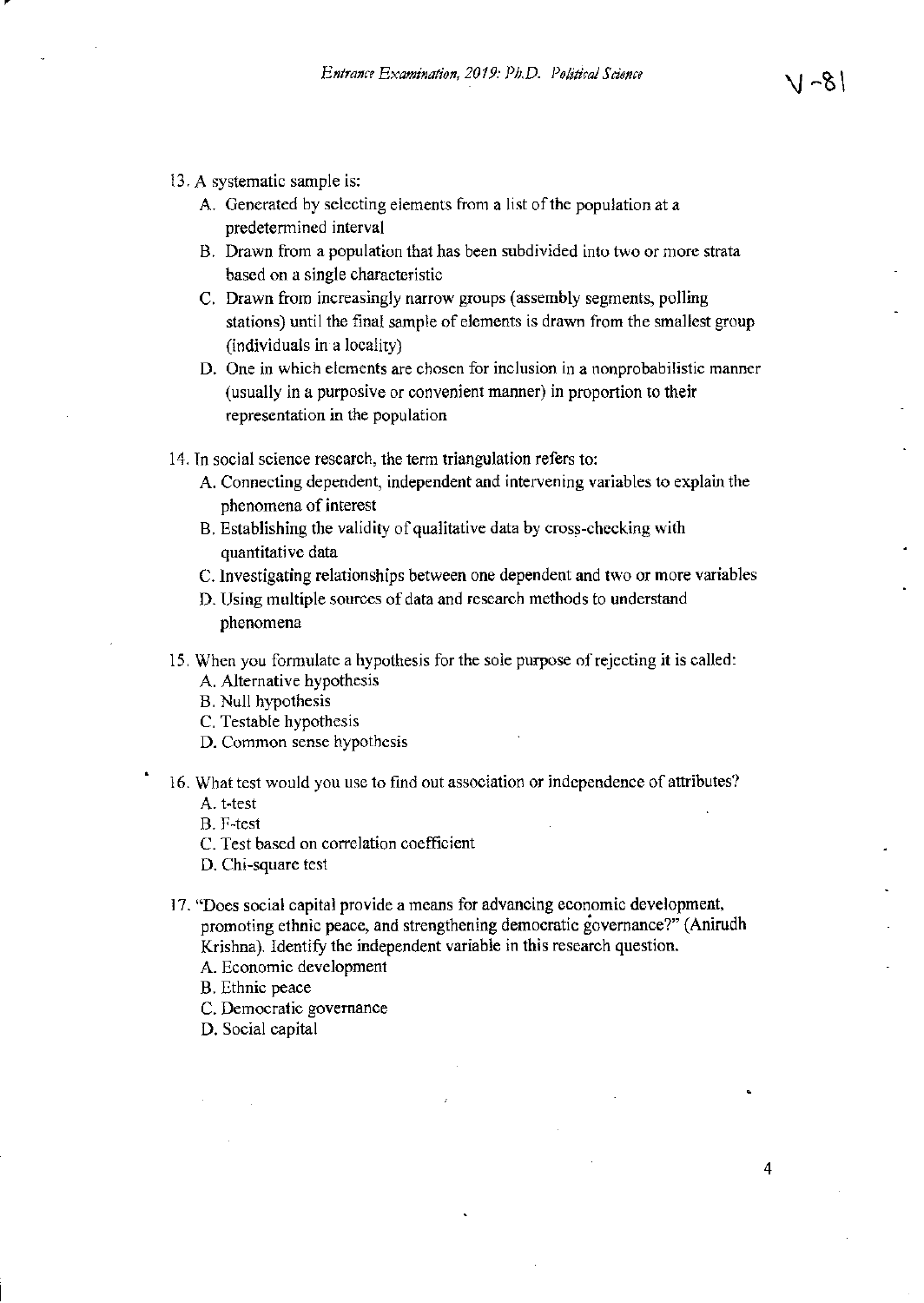- 18. A closed-ended question is one which:
	- A. Provides respondents with a list of responses from which to choosc
	- B. Contains a well-defined and operationalized concept that is crucial for the study
	- C. Encourages respondents to choose a particular answer preferred by the researcher
	- D. Provides respondents only Yes or No response to the question with no possibility of expressing different shades of opinion
- 19. Procedures that enable us to decide whether to reject or accept hypothesis are called:
	- A. Sampling error
	- B. Correlation analysis
	- C. Tests of significance
	- D. Probability distributions
- 20. Median is:
	- A. The value that deviates least from the mean
	- B. The statistical average of a set of numerical values regardless of its position
	- C. The value that appears most often in a set of data
	- D. The middle value that divides all the values in a data set into two equal halves

21, A variable Y is determined from a variable X according to the equation

 $Y = 2X - 3$ . Find Y when  $X = -2, -1, 0, 1, 2, 3, 4$ .

- A. -7, -5, -3, -1, 1, 3, 5 B. 7, 5, 3, I, -1, -3,-5
- C,  $1, -1, -3, -1, 1, 3, 5$
- D. -7, -5, -3, 0, 1,3,5
- 22. Qualitative data is collected using the methods of:
	- A. Observation
	- B. Focus group discussion
	- C. Face-to-face interview
	- D. All of the above
- 23. Specifying the meaning of a concept and stating the terms by which it will be measured is known as:
	- A. Quantification
	- B. Conceptualization
	- C. Operationalization
	- D. Hypothesis formulation

 $\left(1-\alpha\right)$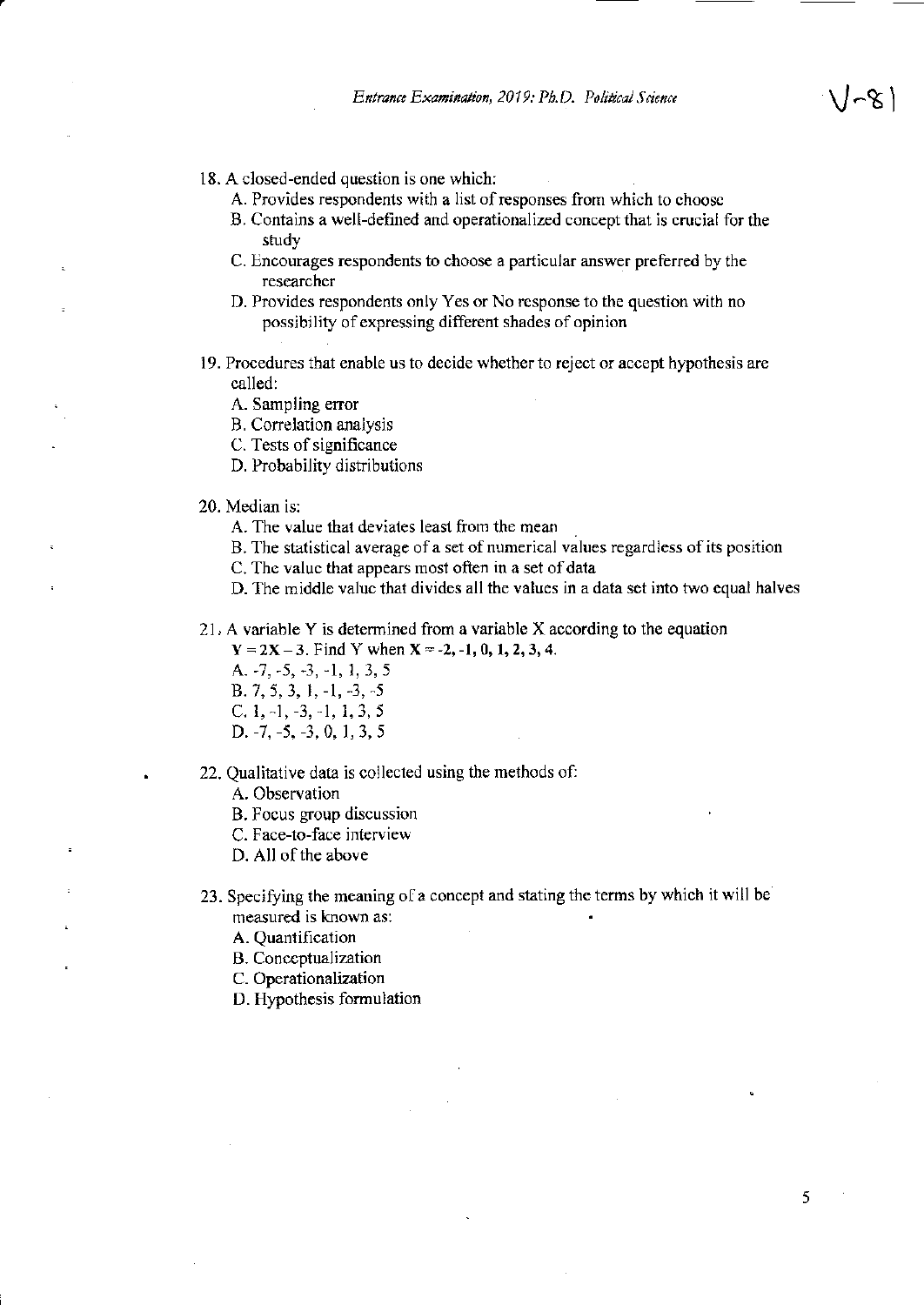Read the passages given below and answer the questions that follow each of the passages.

#### Passage 1:

European civilization seeks to create unity by keeping differences at bay, or by destroying difference and bringing about homogeneity. On the other hand, Indian civilization docs not deny differences, but, by recognizing them and demarcating the relation of each group with all the others, tries to find a place for all in society. "That the bringing together of the diverse into one, of making the stranger into one's own, is not the same as turning everything into a homogeneous mass - do we, in this country, have to shout this truth from the rooftops?"

The arrangement by which social unity was sought, cven as differences were also recognized, is the Indian caste system. In the Swadeshi period, Tagore even claimed that had the ancient makers of the *sastra* known of the Muslim and Christian inhabitants of the country, they would not have restricted their rules to only the Hindu castes but "would have defined the claims of all of these alien groups with the Hindu *samāj* in such a way that there would not have been frequent conflicts between them." In 1911-12, when he was thoroughly disillusioned by the politics of the Swadeshi movement, Tagore was still writing, in the context of the history of caste conflicts in India: "It is not in India's nature to scatter itself among the many. India seeks unity, which is why it strives to contain diversity within the bounds of unity."

Later, in his *Nationalism* lectures, he says much the same thing about the caste system in India, and reminds his American audience that unlike the European conquerors of the Americas, the Aryans did not try to annihilate the non-Aryan peoples of India but instead sought to include them within society while recognizing their differences. Of course, by 1917 Tagore was far more conscious and articulate than before about the rigidity, and consequent injustices, of the caste system: " ... In her caste regulations, India recognized differences, but not the mutability which is the law of life. In trying to avoid collisions she set up boundaries of immovable walls, thus giving to her numerous races the negative benefit of peace and order but not the positive opportunity of expansion and movement."

Yet Tagore insisted at the same time that "india tolerated difference ofraces from the first, and that spirit of toleration has acted all through her history. Her caste system is the outcome of this spirit of toleration." He had no doubt at this time that India's ideal was "neither the colourless vagueness of cosmopolitanism, nor the fierce self-idolatry of nation-worship," but social unity through recognition of the mutual differences of races and communities.

[Partha Chatterjee, "The Indian Non-Nation: Imagining with Tagore"]

### 24. Indian civilization:

- A. Denies differences
- B. Recognises differences
- C. Magnifies differences
- D, Catalogues differences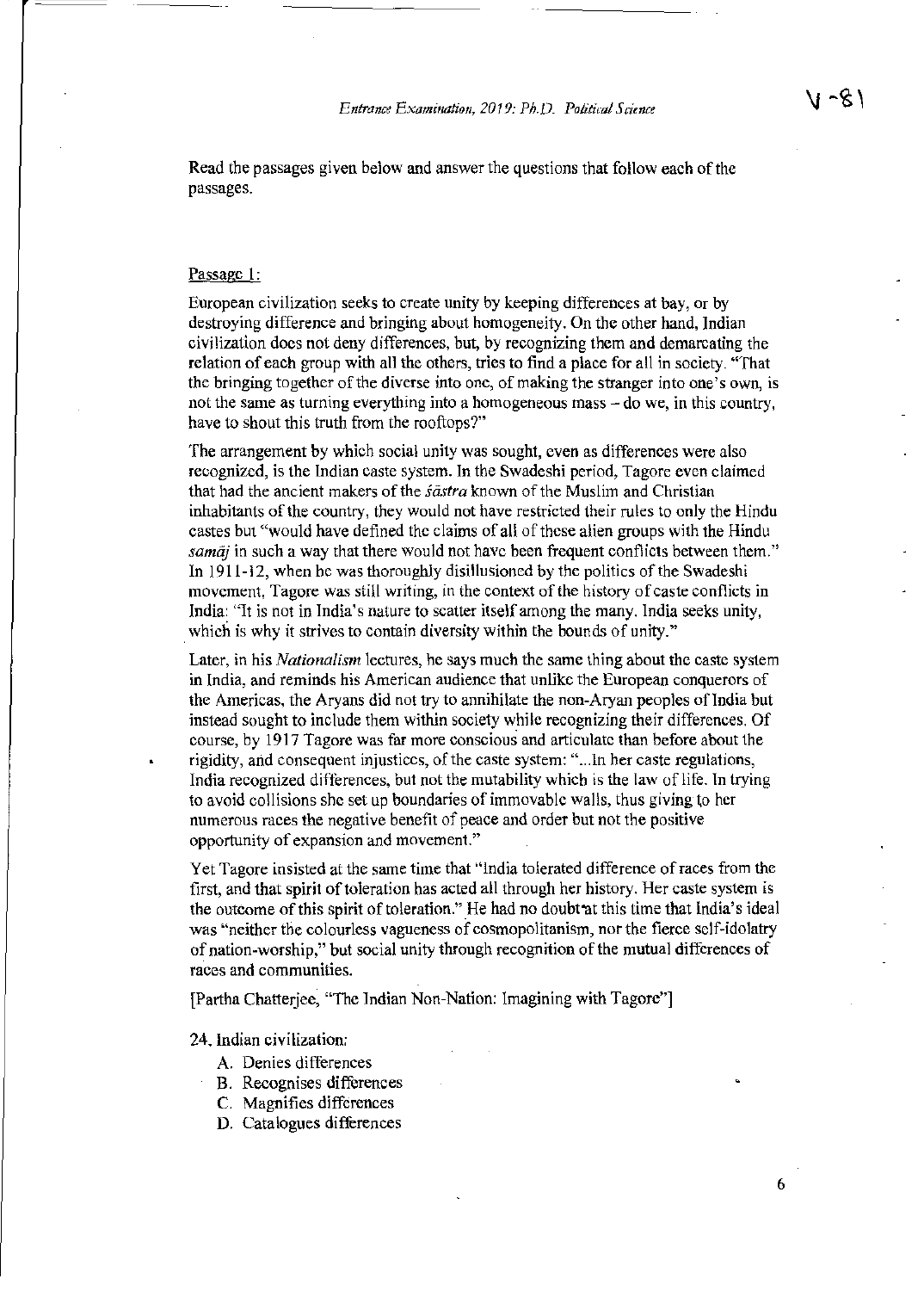25. By 1917, Tagore was:

- A. Conscious of the rigidity and injustices of the caste system
- B. Entirely wedded to the principles of the caste system
- C. Partially in favour of the caste system
- D. Rejected the caste system

## 26. Tagore felt that India sought unity because:

- A. It hated diversity
- B. It found diversity chaotic.
- C. It liked authoritarian rulers
- D. It contains diversity within unity

#### 27. According to Tagore, the Indian ideal was:

- A. Colourless vagueness of cosmopolitanism
- B. Self-idolatry of nation-worship
- C. Social unity through recognising differences
- D. Finding the enemy and annihilating him

#### Passage 2

A commitment to equality is in many respects the defining feature of socialist ideology, equality being the political value that most clearly distinguishes socialism from its rivals, notably liberalism and conservatism. Conservatives believe society to be naturally hierarchic, and therefore reject the idea of social equality as simply absurd. Liberals, however, are committed to equality, but on the grounds that all individuals are of equal moral worth and are therefore entitled to equal rights and respect. They arc nevertheless born with very different talents and skills and are entitled to be rewarded accordingly: those who work hard and possess abilities deserve to be wealthier than those who do not. Liberals therefore favour equality of opportunity, but see no reason why this should, or will, lead to social and economic equality. Socialism is characterized by its belief in social equality, or equality of outcome. Socialists have advanced at least three arguments in favour of this form of equality.

First, social equality upholds justice or fairness. Socialists are reluctant to explain the inequality of wealth in terms of innate differences of ability amongst individuals. Socialists believe that just as capitalism has fostered competitive and selfish behaviour, human inequality very largely reflects the unequal structure of society. They do not hold the naive belief that all people are born identical, possessing precisely the same capacities and skills. An egalitarian society would not, for instance, be one in which all students gain the same mark in their mathematics examinations. Nevertheless, socialists believe that the most significant forms of human inequality are a result of unequal treatment by society, rather than unequal endowment by nature. Justice, from a socialist perspective, therefore demands that people are treated equally, or at least more equally, by society in terms of their rewards and material circumstances. Formal equality, in its legal and political Senses, is clearly inadequate because it disregards the structural inequalities ofthe capitalist system. Equality of opportunity, for its part, legitimizes inequality by perpetuating the myth of innate inequality.

(8-V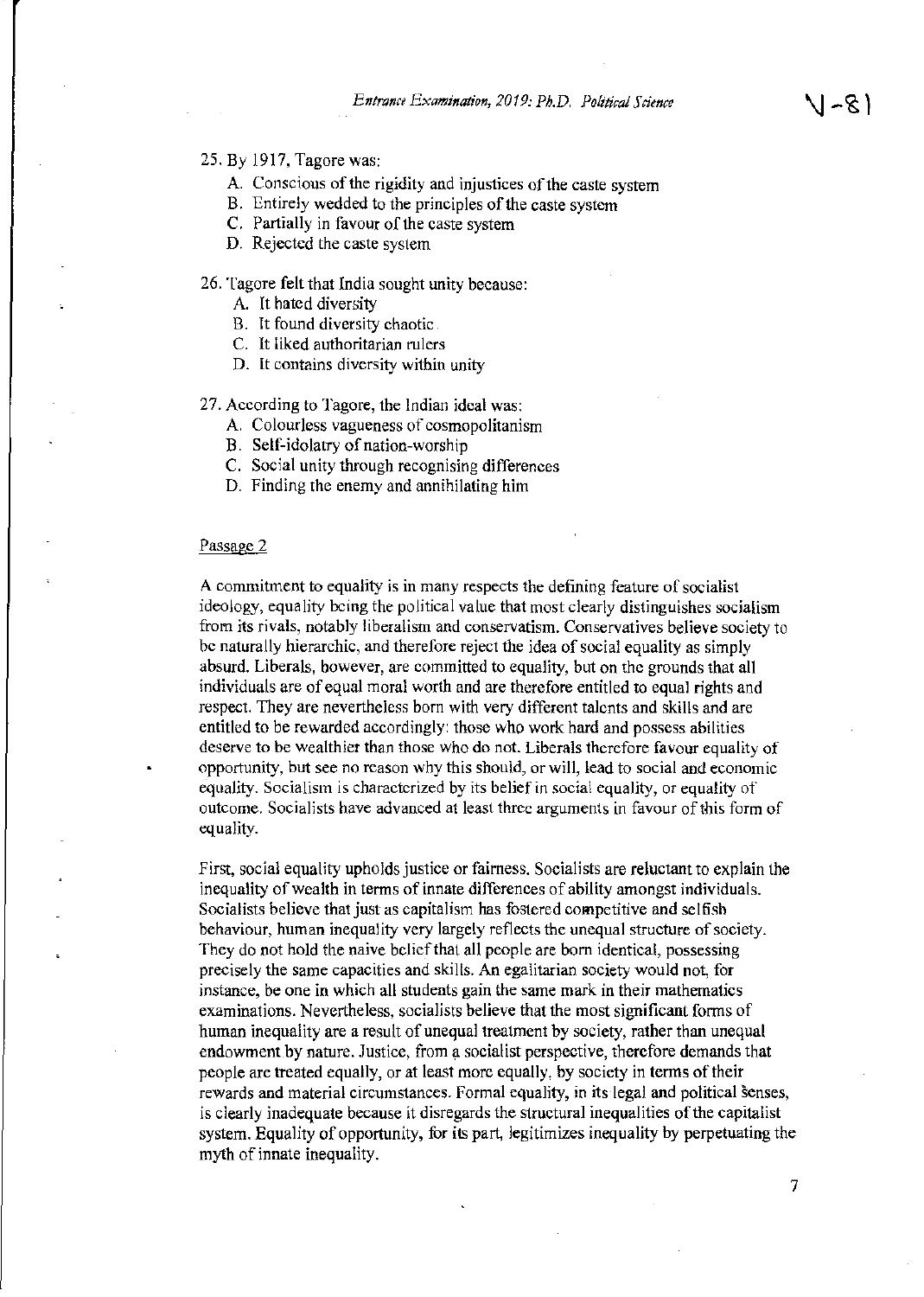Second, social equality underpins community and cooperation. If people live in equal social circumstances, they will be more likely to identify with one another and work together for common benefit. Equal outcomes therefore strengthen social solidarity. Social inequality, by the same token, leads to conflict and instability. This is most clearly reflected in socialist theories about class contlict, or even 'class war'. It also explains why socialists have criticized equality of opportunity for breeding a 'survival of the fittest' mentality. R. H. Tawney, for example, dismissed it as a 'tadpole philosophy'.

Third, socialists support social equality because they hold that need-satisfaction is the basis for human fulfilment and self-realization. A 'need' is a necessity: it demands satisfaction; it is not simply a frivolous wish or a passing fancy. Basic needs, such as the need for food, water, shelter, companionship and so on, are fundamental to the human condition, which means that, for socialists, their satisfaction is the very stuff of freedom. Since all people have broadly similar needs, distributing wealth on the basis of need-satisfaction has clearly egalitarian implications. Unlike liberals, socialists therefore believe that freedom and equality are compatible principles. Nevertheless, need-satisfaction can also have inegalitarian implications, as in the case of so-called 'special' needs, arising, for instance, from physical or mental disability.

[Andrew Heywood, *Political Ideologies, 2012]* 

- 28. According to the author the Liberals:
	- A. Believe that all individuals are born equal in all respects
	- B. Individuals are entitled to be rewarded according 10 their talents
	- C. Individuals are entitled to equal rewards regardless of their skills
	- D. Believe in equality of outcomes although individuals are bom with different talents
- 29. What does 'tadpole' philosophy stand for?
	- A. Unequal treatment
	- B. Social solidarity

c-

- C. Survival of the fittest
- D. None of the above
- 30. How do socialists criticise equality of opportunity?
	- A. It is formal equality only
	- B. It ignores structural inequalities
	- C. It perpetuates the myth of innate inequality
	- D. All of the above
- 31. What does equal outcome achieve?
	- A. Individual autonomy
	- B. Market competition
	- C. Community
	- D. None of the above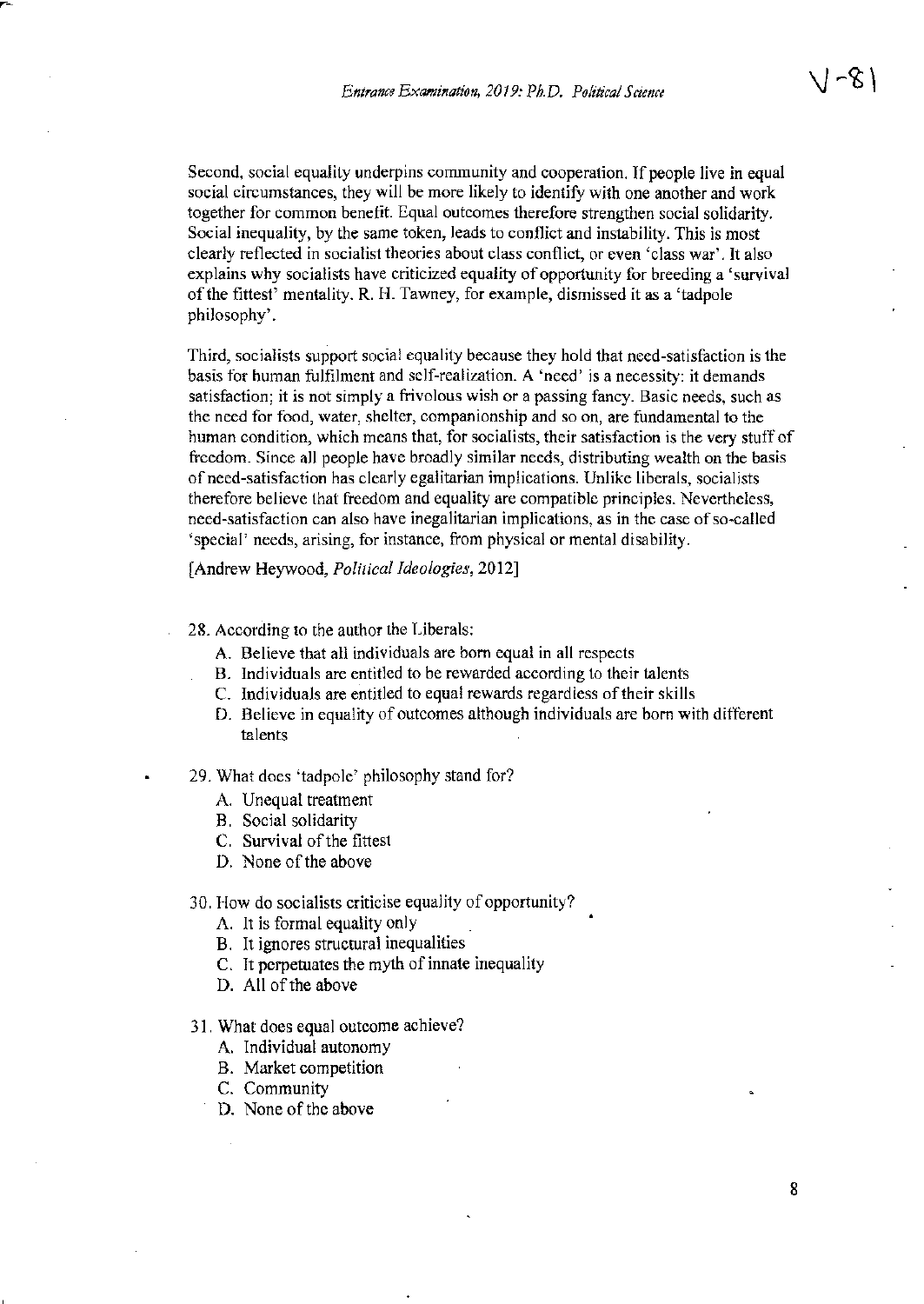#### Passage 3:

So far I have been describing the damage done by persistent and endemic poverty as a kind of violence on the poor. However, what justification is there for the use of the term violence to describe the injuries caused by poverty? Further, why describe it as structural violence? Even if we accept this term, there remains the question of why the state should be linked to it. One way to further a careful and critical appreciation of the term structural violence is to ask what kind of limitation it imposes on one's analysis and imagination. I shall argue below that structural violence is both necessary and problematic as an analytical category.

When Max Weber defined the state as the institution that has "the monopoly of violence within a given territory," he was not thinking about structural violence. Rather, he employed violence in the usual sense of a direct act of force that causes physical harm to another person. 1 take the term structural violence from a germinal article published by Johan GaJtung in the Journal of Peace Research in 1969. Galtung's definition of violence takes one far afield from a narrow focus on the somatic. He identifies violence to be any situation in which there is a difference between the potential and actual somatic and mental achievements of people. Put another way, violence occurs in any situation in which people are unable to achieve their capacities or capabilities to their full potential and almost certainly if they are unable to do so to the same extent as others.

The rcason such violence is considered to be structural is that it is impossible to identify a single actor who commits the violence. Instead the violence is impersonal, built into the structure of power. Far from being intended, violence in this sense does not even have to be causcd by a particular agent. What one finds hcre is a classically structuralist social theory wedded to consequentialism. Gaitung's interest is in outcomes, not in processes. Whenever outcomes are unequal, violence is present. In fact, in this way of thinking, any system with Icss than full equality displays evidence of violence. The absence of violence is an ideal state that is not likely to be achieved in any given social formation. This interest in outcomes, however, has a broad scope, not limited to questions of food, livelihood, and income. Structural violence is a capacious term that encompasses not only the exclusion from entitlements such as food and water, but also the exclusion of certain groups from particular fonns of recognition (citizenship rights, equal rights before law, right to education, representation and so on)...

The difference between structural violence and direct violence goes even further. In its ordinary meaning, violence requires a perpetrator who commits the violent act and a victim who is injured by it. In the case of structural violence, although there is a victim-someone who is injured by the inequities of social arrangements, it is hard to identify a perpetrator. It is not a victimless crime but its opposite: a crime without a criminal. This particular fact raises the question of what makes it different from the destructiveness of natural disaster—the devastation that a hurricane or an earthquake can cause in the lives of the poor. One does not identify natural disasters as violence except perhaps when one speaks metaphorically of the violence of nature...

Why should the ill effects of structural inequities be termed violence at all? Is there not a danger of conflating two very different phenomena by the use of such a term? I believe the analytical perils are very real. However, there is one compelling-perhaps overwhelming reason to retain a focus on violence; it keeps one's attention on its

9

 $1 - 8$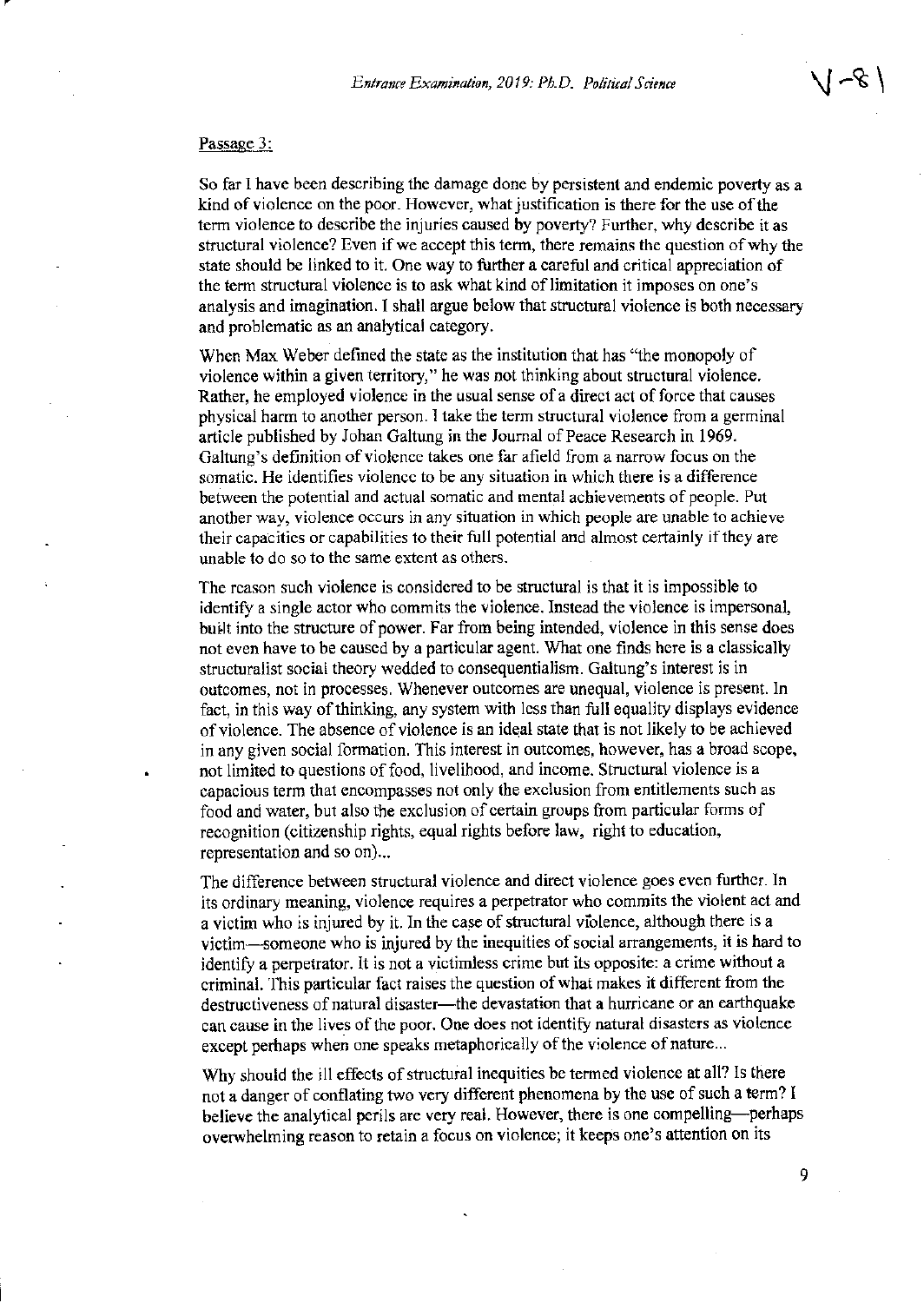impact on mortality. Structural violence results in the premature and untimely deaths of people .... What distinguishes such violence from the destruction caused by acts of nature is that these unfortunate outcomes result from the deliberate actions of social agents. One must keep in mind that certain classes of people have a stake in perpetuating a social order in which such extreme suffering is not only tolerated but also taken as normal. All those who benefit from the status quo and do not wish to see it changed then become complicit in this violence against the poor. In a country like India, the perpetrators of violence include not only the elites but also the fast-growing middle class whose increasing number and greater consumer power are being celebrated by an aggressive global capitalism.

## [Akhil Gupta, *Red Tape: Bureaucracy, Structural Violence, and Poverty in India,*  2012]

- 32. This passage expands the notion of violence to include:
	- A. Physical harm
	- B. Physical harm and mental harm
	- C. Physical harm and mental harm caused by specific agents
	- D. Physical and mental harm caused by structures
- 33. A structuralist theory is interested in:
	- A. Outcomes
	- B. Intentions of agents
	- C. Processes and outcomes
	- D. Full equality

34. A crime without a criminal in this passage refers to:

- A. The state which has the monopoly of violence within a given territory
- B. The consumer power of the middle classes celebrated by an aggressive global capitalism
- C. The destruction caused by hurricanes and earthquakes in the lives of the poor
- D. The violence imposed on people due to incquities of social arrangements
- 35. For this author, poverty is NOT limited to:
	- A. Lack of rights
	- B. Lack of food, water and livelihood
	- C. Lack of recognition
	- D. Lack of self esteem

10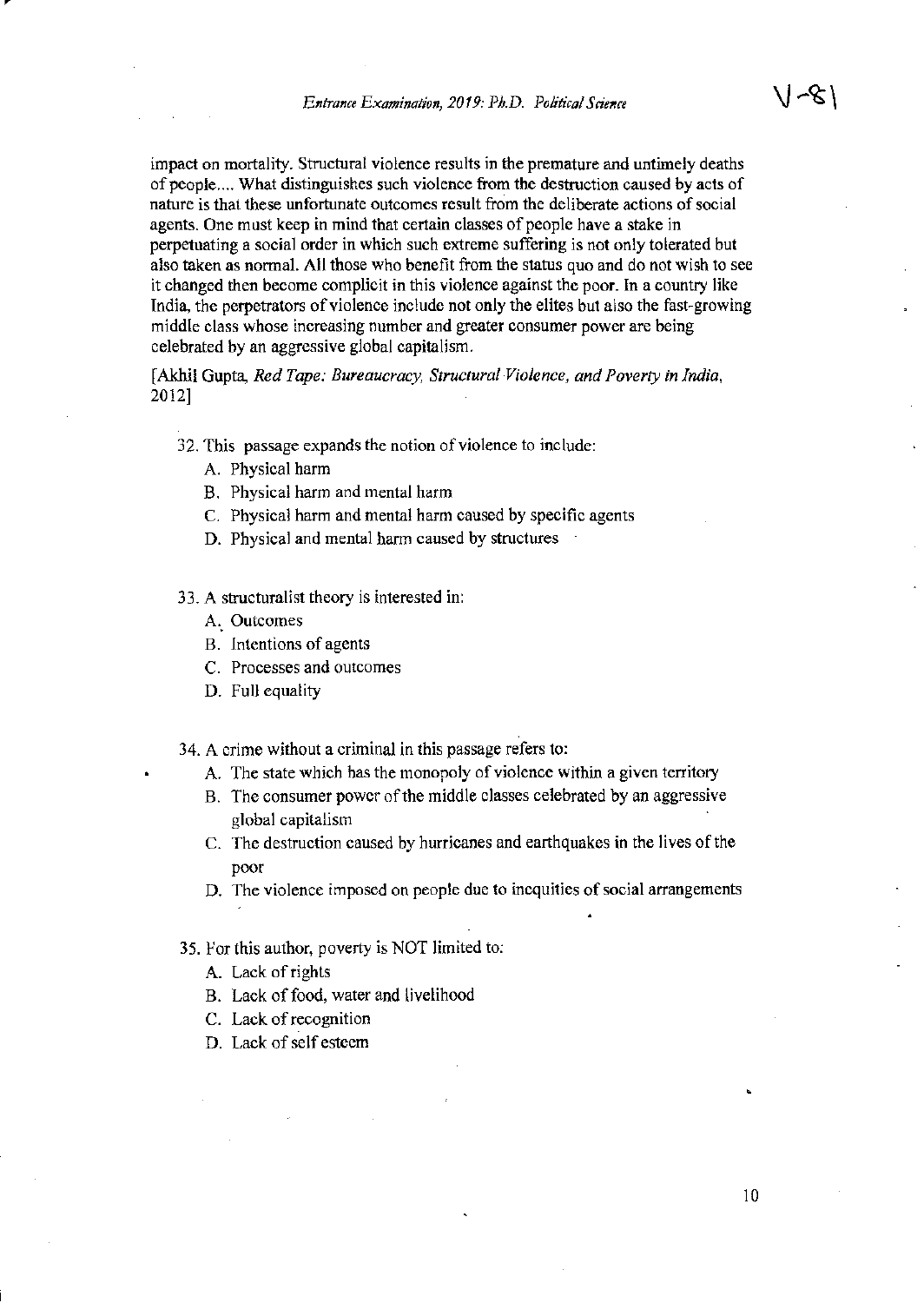## Part<sub>B</sub>

- 36. The idea that castes form a graded system of sovereignties is proposed by:
	- A. Jotirao Phule
	- B. Mahadev Govind Ranade
	- C. E.V. Ramasamy Naicker
	- D. Bhimrao Ramji Ambedkar

#### 37. Thinkers like Hobbes and Locke are:

- A. Utopians
- B. Existentialists
- C. Utilitarians
- D. Contractarians

## 38. Tacit consent is an idea proposed by:

- A. John Stuart Mill
- B. John Rawls
- C. Robert Filmer
- D. *lohn* Locke

39. Paise consciousness is:

- A. Losing one's mind for good
- B. Consciously telling a lie and not admitting it
- C. Being in a state of incoherence because of the effects of intoxicants or medicines
- D. An inability to see things, especially social relations, as they really arc
- 40. Gramsci's concept of hegemony refers to:
	- A. Rule of consent
	- B. Rule of consent plus domination
	- C. Rule of domination
	- D. Rule of surveillance
- 41. The concept of over-detennination as used by Althusser means:
	- A. When a single effect is caused by a single factor
	- B. When a single effect is caused by multiple factors
	- C. When a single effect is caused by dual factors
	- D. None of the above

Ť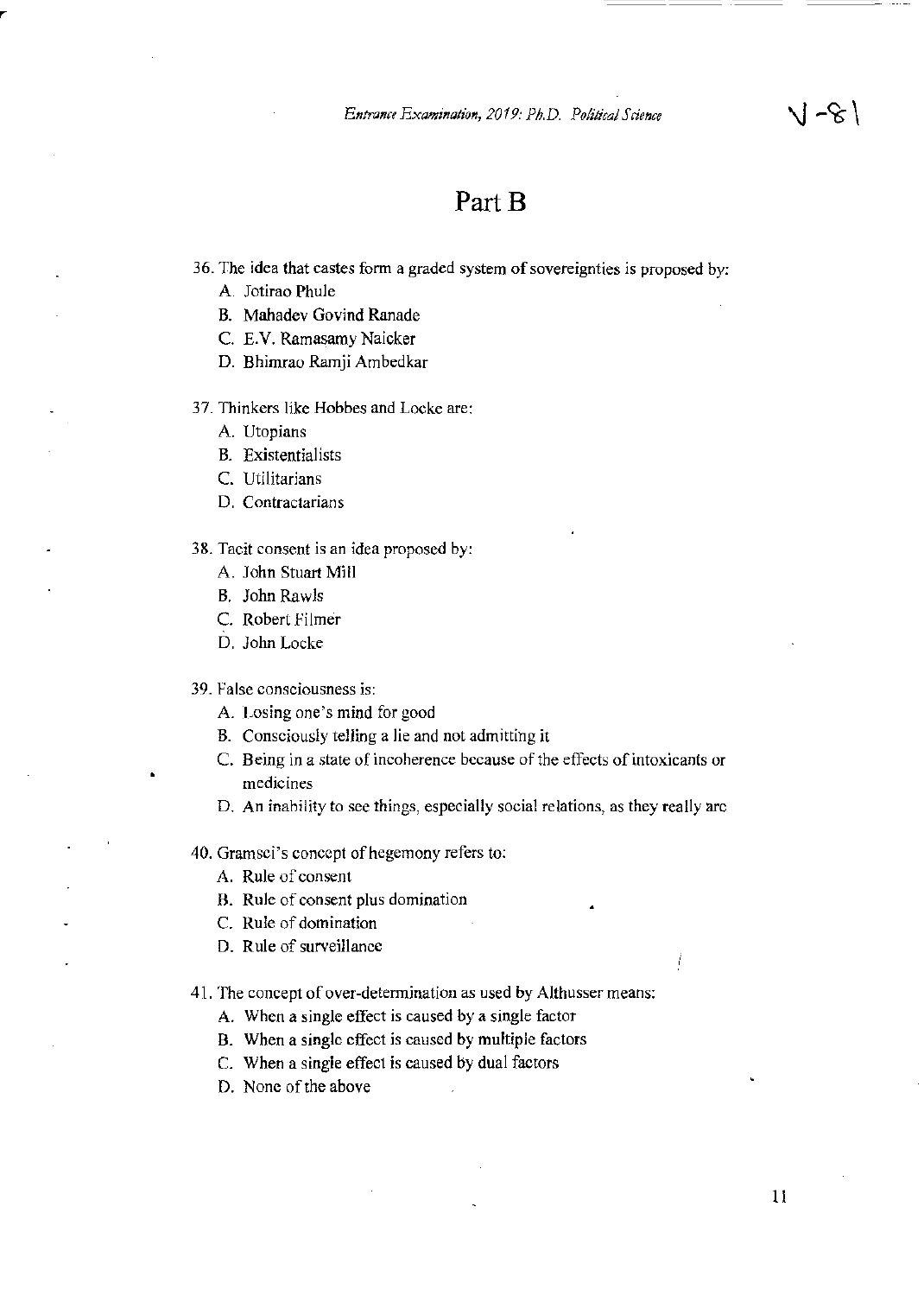- 42. Who among the following thinkers makes a distinction between antagonistic and non-antagonistic contradictions?
	- A. Frederick Engels
	- B. V.1. Lenin

~-----------------------

- C. Leon Trotsky
- D. Mao Zedong
- 43. "Reason has always existed but not in a reasonable form". Who says this?
	- A. Immanuel Kant
	- B. G.W.F. Hegel
	- C. Karl Marx
	- D. Antonio Gramsci
- 44. Who says, "Lokniti is the child of Rajniti"?
	- A. Acharya Narendra Deva
	- B. Ram Manohar Lahia
	- C. Jayaprakash Narayan
	- D. B. R. Ambedkar
- 45. According to Michael Walzer, complex equality refers to:
	- A. .Reducing monopolies
	- B. Reducing the dominance of one good across spheres
	- c. Reducing competition
	- D. Shared understandings about equality
- 46. According to Socrates, justice, as a curative practice, is comparable to:
	- A. Gymnastics
	- B. Medicine
	- C. Music
	- D. Arithmetic
- 47. The first work by Hegel which discusses the master-slave dialectic is:
	- A. Phenomenology
	- B. Logic
	- c. Philosophy of Right
	- D. Lectures on the History of Philosophy
- 48. Which one of the following belongs to Max Weber's three-fold scheme of the classification of political regimes
	- A. Legal-rational authority
	- B. Grass-roots authority
	- C. Use of violence
	- D. Divine sanction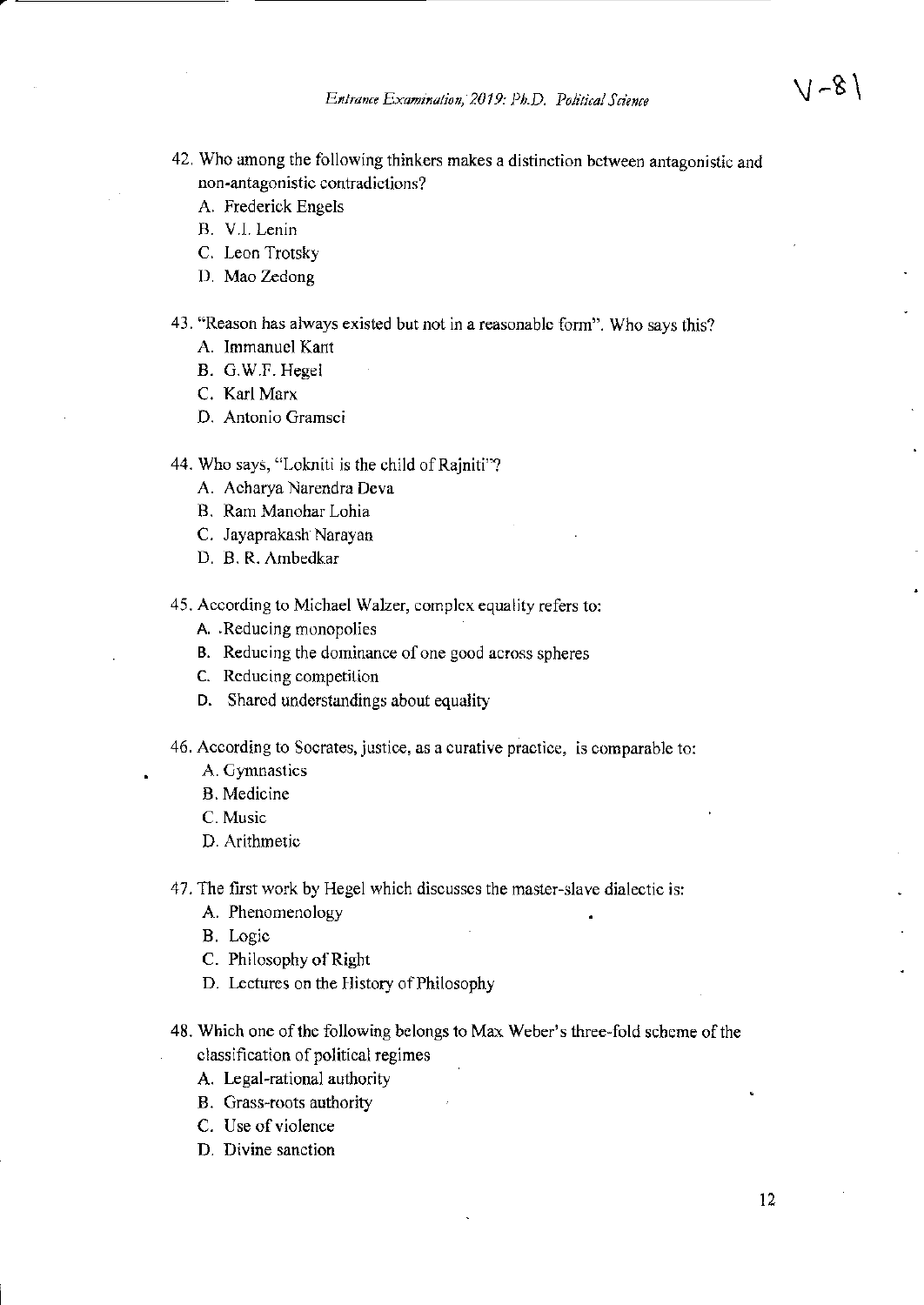- 49. Which among the following, according to Almond and Powell, is an output function of political systems?
	- A. Interest aggregation
	- B. Rule adjudication
	- C. Political socialization
	- D. Political communication
- 50. Which country follows the system of collective presidency constituted by a Federal Council?
	- A. France
	- B. Germany
	- C. Belgium
	- D. Switzerland
- 51. David Apter speaks of four stages of political modernisation. Identify the fourth stage from the ones given below:
	- A. Stage of contact and control
	- 8. Stage of Reaction
	- C. Stage of contradiction
	- D. Stage of a New Generative Solution
- 52. In comparative political studies, classification of regimes and countries is done through grouping them according to:
	- A. Size of the country by land area
	- B. Size of the country by population
	- C. Geographical proximity
	- D. According to shared characteristics

### 53. Prediction in Comparative Politics is made in:

- A. Definitive tcrms
- B. Probabilistic terms
- C. Experimental terms
- D. Scientific terms
- 54. 'System of States' and 'Society of States' differ on the question of:
	- A. The role of leadership
	- B. Norms and order
	- C. Significance of national boundaries
	- D. Principle of sovereignty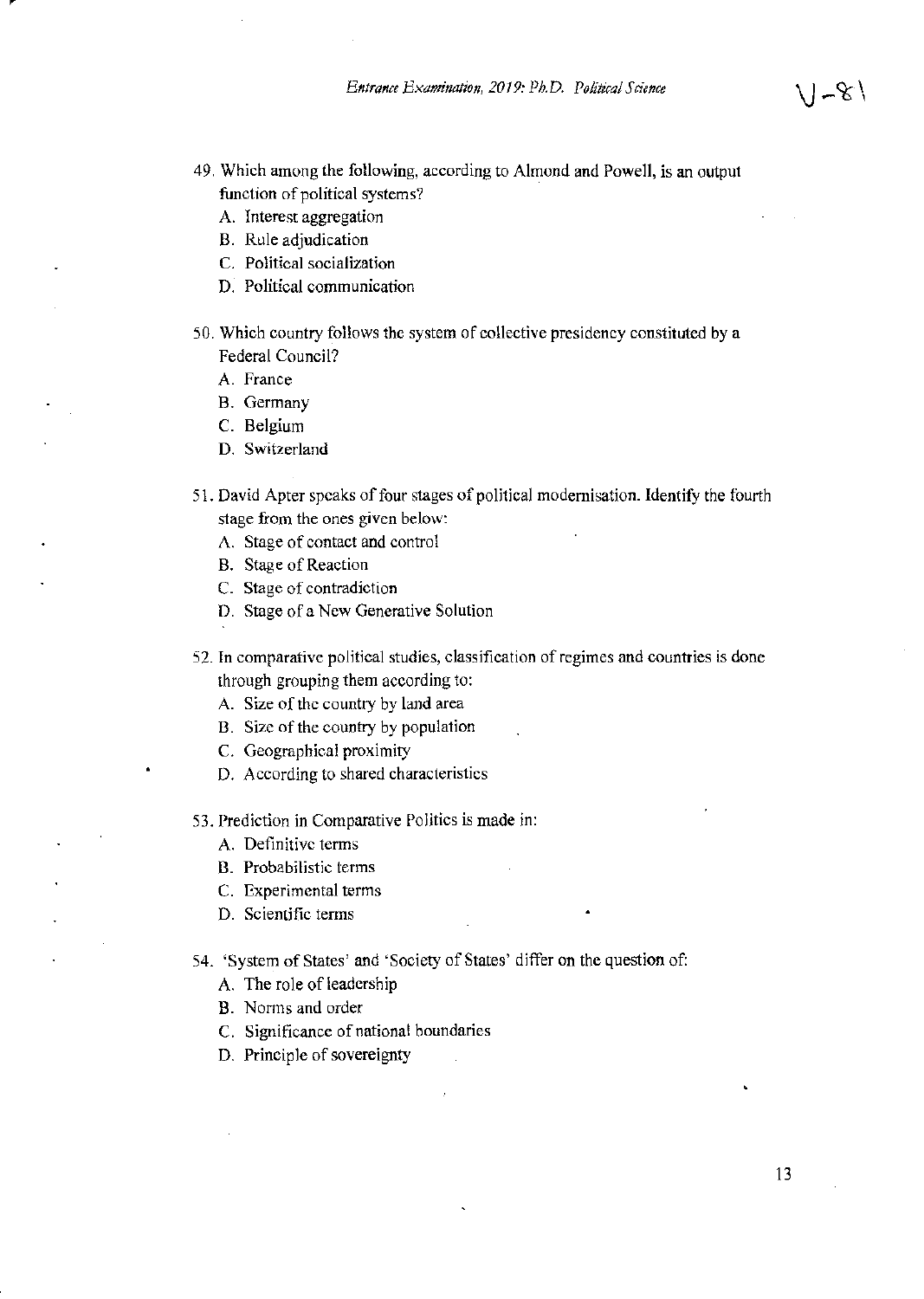- A. Pessimistic view of human nature
- B. Balance of power
- C. Universal moral principles
- D. Autonomy of politics

## 56. The United States recently withdrew from the membership of:

- A. United Nations
- B. North Atlantic Treaty Organization
- C. Trans Pacific Partnership
- D. North America Free Trade Agreement
- 57. Consider the following statements about India's federal polity:
	- i. It is considered as a 'holding-together' polity
	- ii. It is a 'demos-constraining' and not 'demos-enabling' polity
	- iii. It is a centralized polity where the centre has preponderant powers over the states

Which of the statements made above are true?

- $A.$  i, ii, iii
	- B. i, ii
	- C. ii, iii
	- D. i, iii
- 58. Consider the distinction between civil society and political society in India:
	- !. Civil society and political society are essentially the same albeit with a different nomenclature
	- ii. While civil society is a democratic space where the educated middle class negotiate their rights within constitutional norms and rules, political society is an unruly space where the marginalized and poor negotiate their rights by resorting to violent and extra-constitutional means
	- iii. While the question of redistribution is a paramount consideration in political society, it is not the case in civil society

Which of the statements given above are true?

- A. i, ii, iii
- B. i, ii
- C. *ii, iii*
- $D.$  i, iii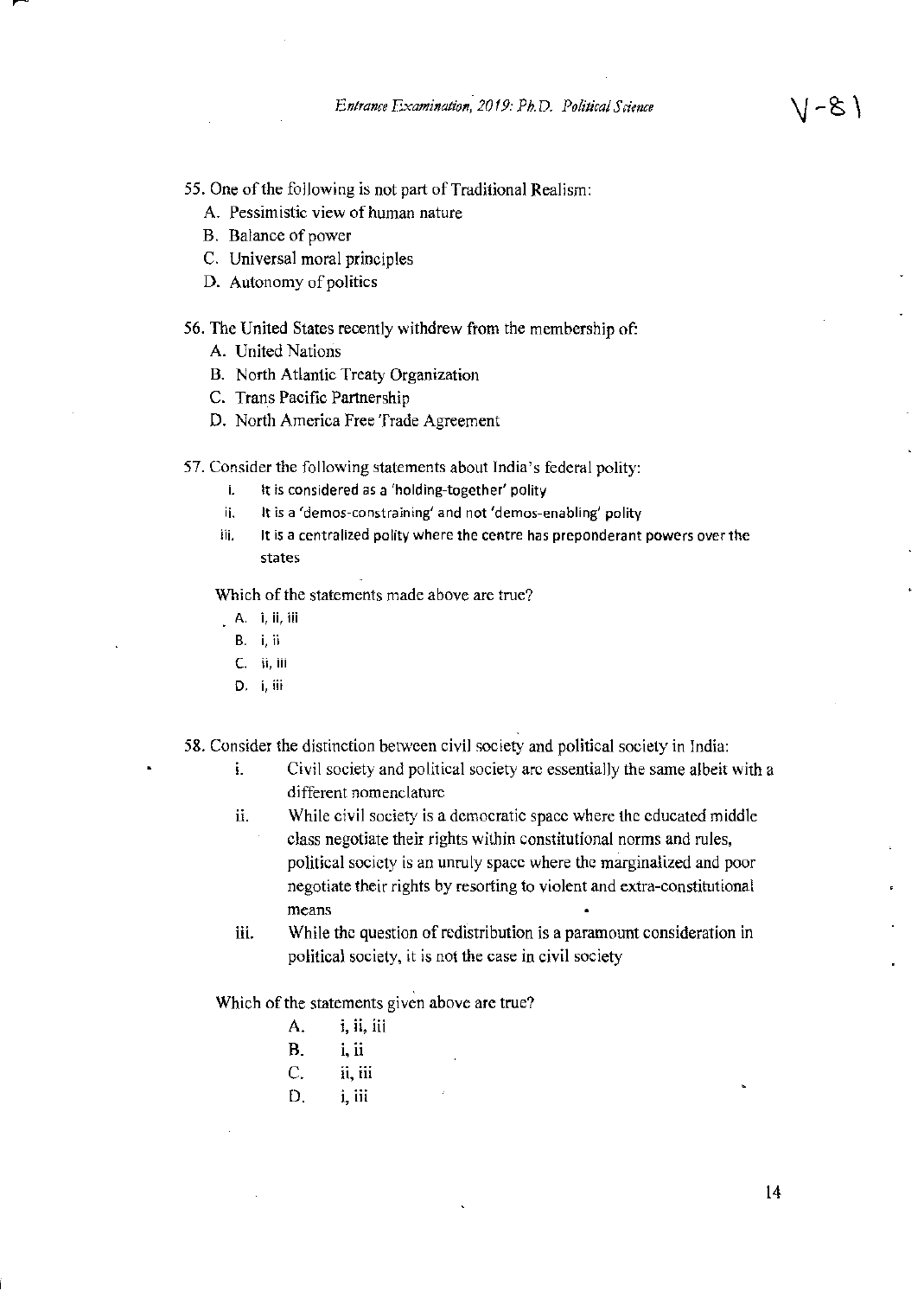(ノータ )

- 59. In the literature on political economy of India's economic reforms, which of the following best represents the idea of a 'divided leviathan'?
	- A. The Indian state is a divided entity in terms of its form and substance
	- B. States arc divided in tenns of their economic policy orientation and pace of reforms
	- C. States have divided loyalties and diverse ideological orientations
	- D. The states have become too powerful in the era of economic reforms
- 60. Consider the following statements about the 'regulating' nature of the Indian state:
	- i. The Presidency, Courts and the Election Commission are the key drivers of the 'regulating' state
	- ii. The transformation of India's economy from a 'command economy' to a 'federal market' economy facilitates the 'regulating' role of the Indian state
	- iii. The Indian state sheds its hitherto interventionist role and regulates competition *between* and *across* states for attracting capital and investment

Which of the statements given above are true?

- A. 1, 11, III
- $B.$  i, ii
- C. i, iii
- D. Only ii
- 61. Consider the following statements about Armed Forces Special Powers Act (AFSPA):
	- 1. The BP Jeevan Reddy Committee recommended its repeal and replacement by Unlawful Activities Prevention Act
	- ii. It warrants only a junior commissioned officer to search, ransack, and shoot to kill merely on the ground of suspicion
	- $iii.$  Army in the line of duty enjoys full immunity under AFSPA

Which of the statements given above are true?

- $A.$  i, ii, iii
- B. ii, iii
- $C.$  i, ii
- $D.$  i, iii
- 62. According to Guy Peters, as a result of synthesis of the nature of political system and typology of policies, the consociational democracy produces:
	- A. Regulatory Policies
	- B. Distributive Policies
	- C. Redistributive Policies
	- D. Self-Regulatory Policies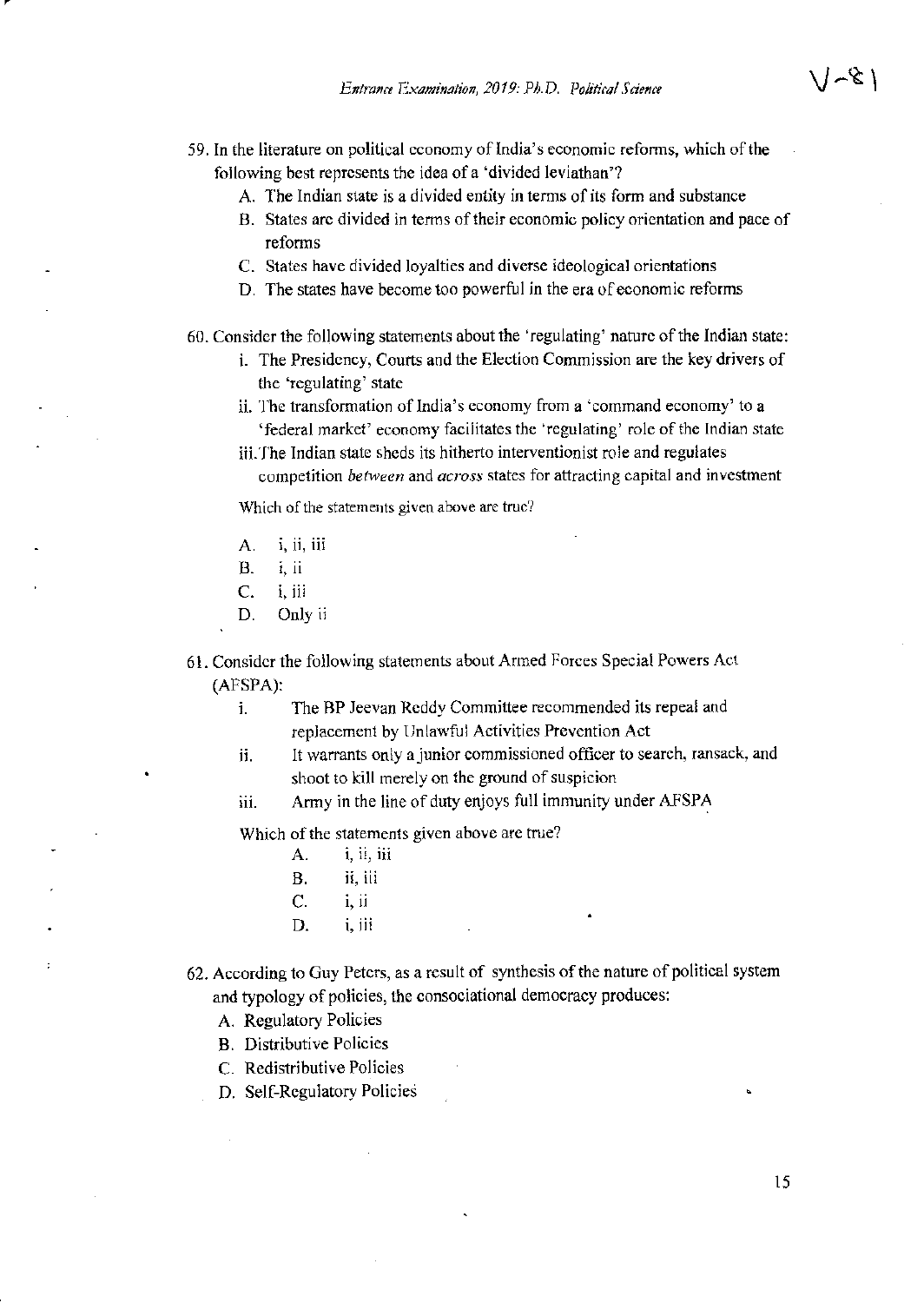- 63. When there is a conflict of interest between two groups representing development for profit vs equal social distribution of resources, then which of the following models provides conceptual framework to understand the phenomenon?
	- A. Interest group theory
	- B. Minimax mixed strategy
	- C. Punctuated equilibrium model
	- D. Advocacy Coalition Framework
- 64.  $124<sup>th</sup>$  Amendment to the Constitution of India is related to:
	- A. Providing constitutional status to National Commission for Backward Classes
	- B. Providing reservations to economically weaker sections
	- C. Introducing Goods and Services Tax
	- D. Providing National Judicial Appointment Commission
- 65. Who among the following is credited with the Incrementalism model of decisionmaking?
	- A. Amitai Etzioni
	- B. Chester Barnard
	- C. Charles I,indblom
	- D. John Dewey
- 66. Paul Appleby's statement that "all administration today is political since it must be responsive to the public interest" challenges the principle of:
	- A. Impersonality
	- B. Anonymity
	- C. Integrity
	- D. Neutrality
- 67. The process by which former subjects are recruited as active participants in organizational and electoral activities for influencing political decision 'making is referred to as:
	- A. Political Socialisation
	- B. Political Mobilisation
	- C. Political Communication
	- D. Political modernisation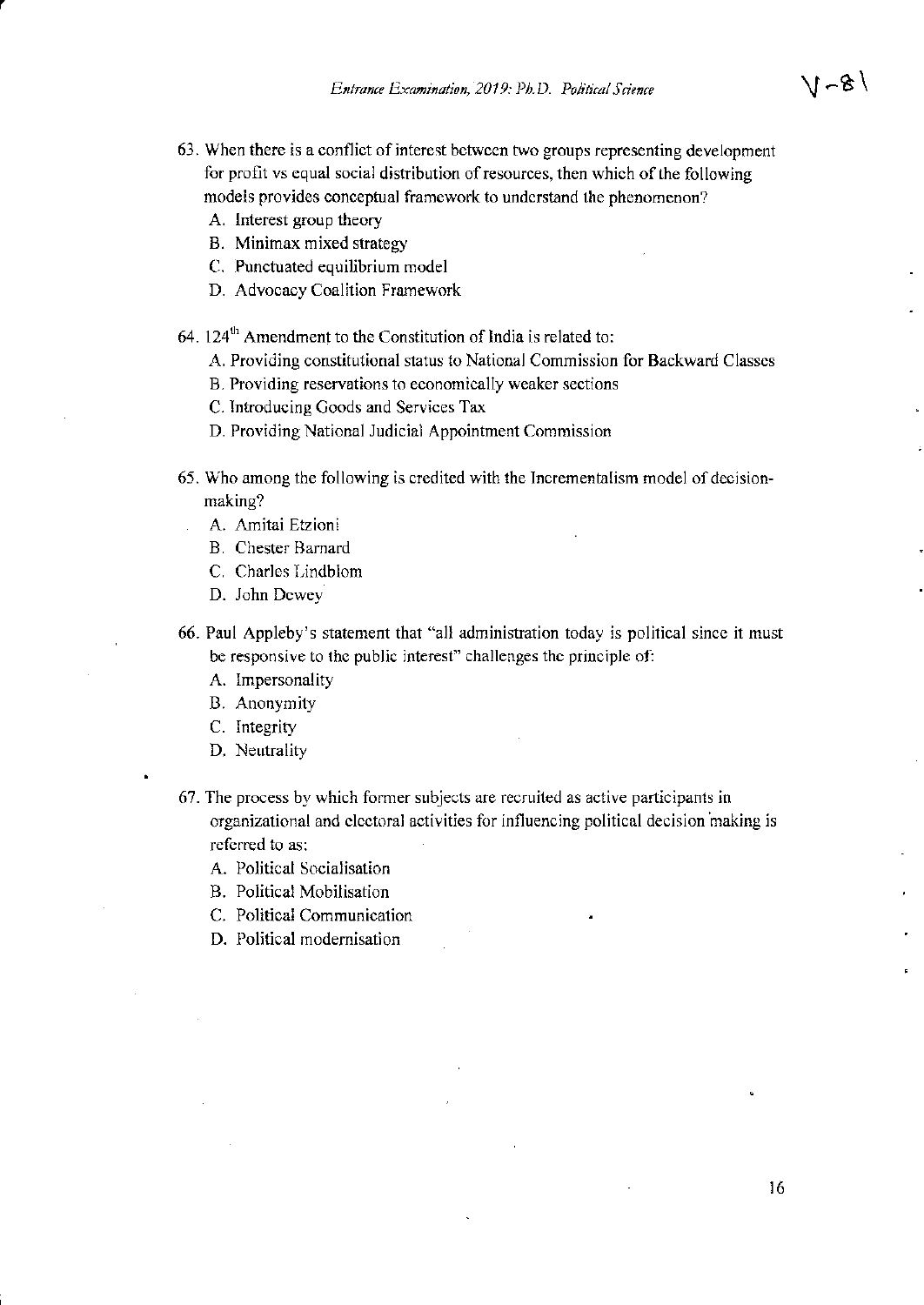6S. The Industrial Revolution produced two lines of conflict between:

- 1. Rural landed interests and the emerging classes of commercial and industrial entrepreneurs
- ii. Church and the State

r

- iii. Owning classes and the tenants and workers
- iv. Educated and the Uneducated

Which of the statements made above are true?

- A. i and iii
- B. i and ii
- C. ii and iv
- D. iiand iii
- 69. Who, among the following, has contributed to the study of culture and politics and is known for his original ideas about how subaltern groups, especially peasants in developing countries, resist domination?
	- A. Barrington Moore
	- B. Eric Hobsbawm
	- C. James C. Scott
	- D. Ted Rohert Gurr

70.10 his book *Who Governs?,* Robert Dahl shows that:

- A. The ordinary citizens are powerless and subjected to the manipulation of the clites
- B. The local voluntary communities play an important role in bringing about social transformation
- C. The State alone has the authority to ailocate values for a society
- D. The government is not run by business elites but is pluralistic in nature

17